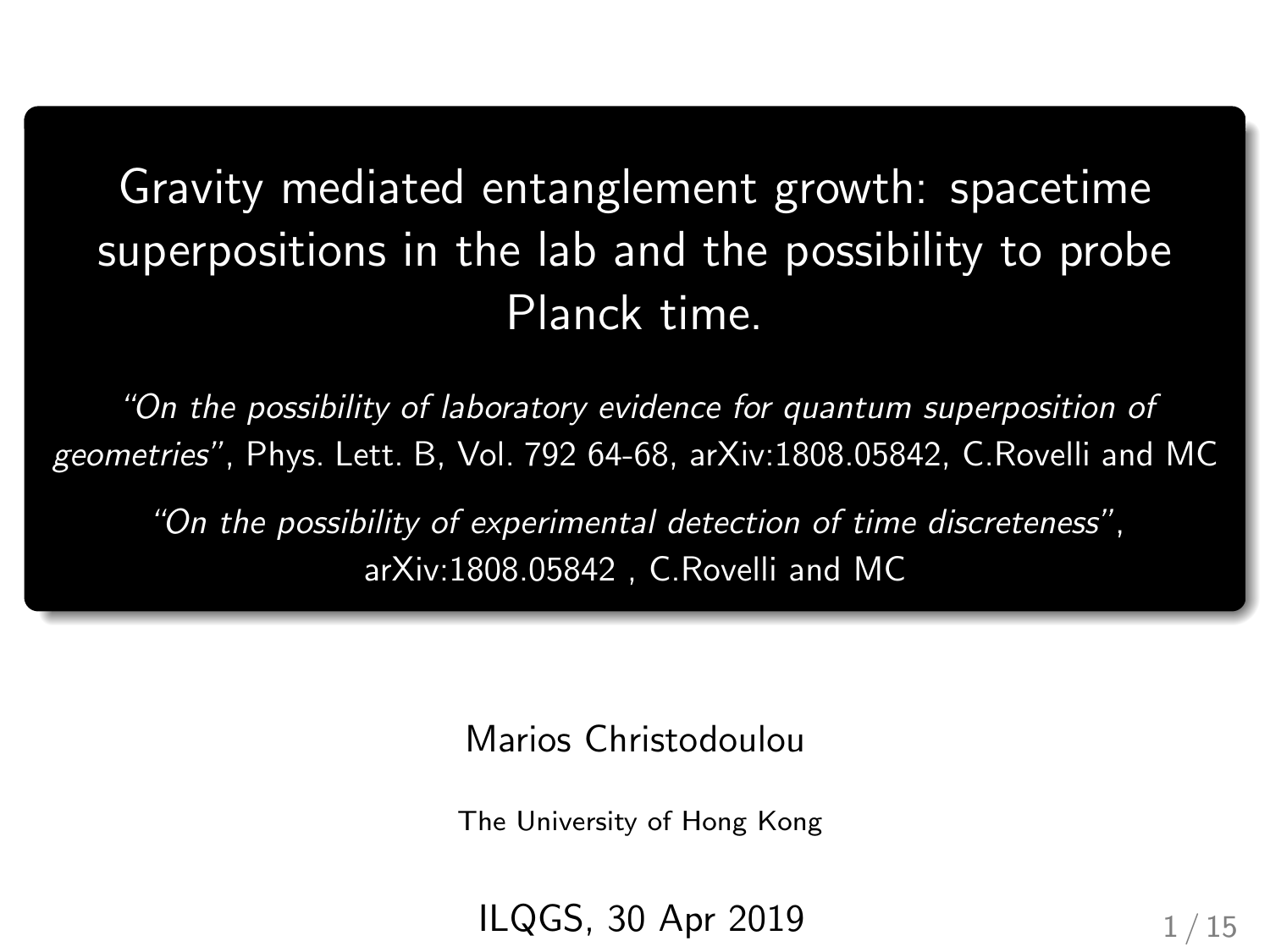# A proposal for a feasible bench-top quantum gravity experiment from the quantum information community

- Two works simultaneously appeared: "Spin entanglement witness for quantum gravity", by Bose et al, and "Gravitationally induced entanglement between two massive particles is sufficient evidence of quantum effects in gravity", by Marletto and Vedral (PRL Dec 2017).
- The idea is that if we observe entanglement growth in two particles due to their gravitational interaction alone we are compelled to conclude that the medium, the gravitational field, also has quantum features. In particular, the authors show that the joint state of the system cannot be separable into gravity and matter sectors throughout the duration of the experiment.
- In this talk we see what is learned by taking into account general relativity, where the effect is understood as taking place because the gravitational field is set in a superposition of distinct macroscopic (semiclassical) geometries. Particularly intriguing is the role played by the Planck mass and the implication that this interference experiment is probing extraordinarily small proper time scales.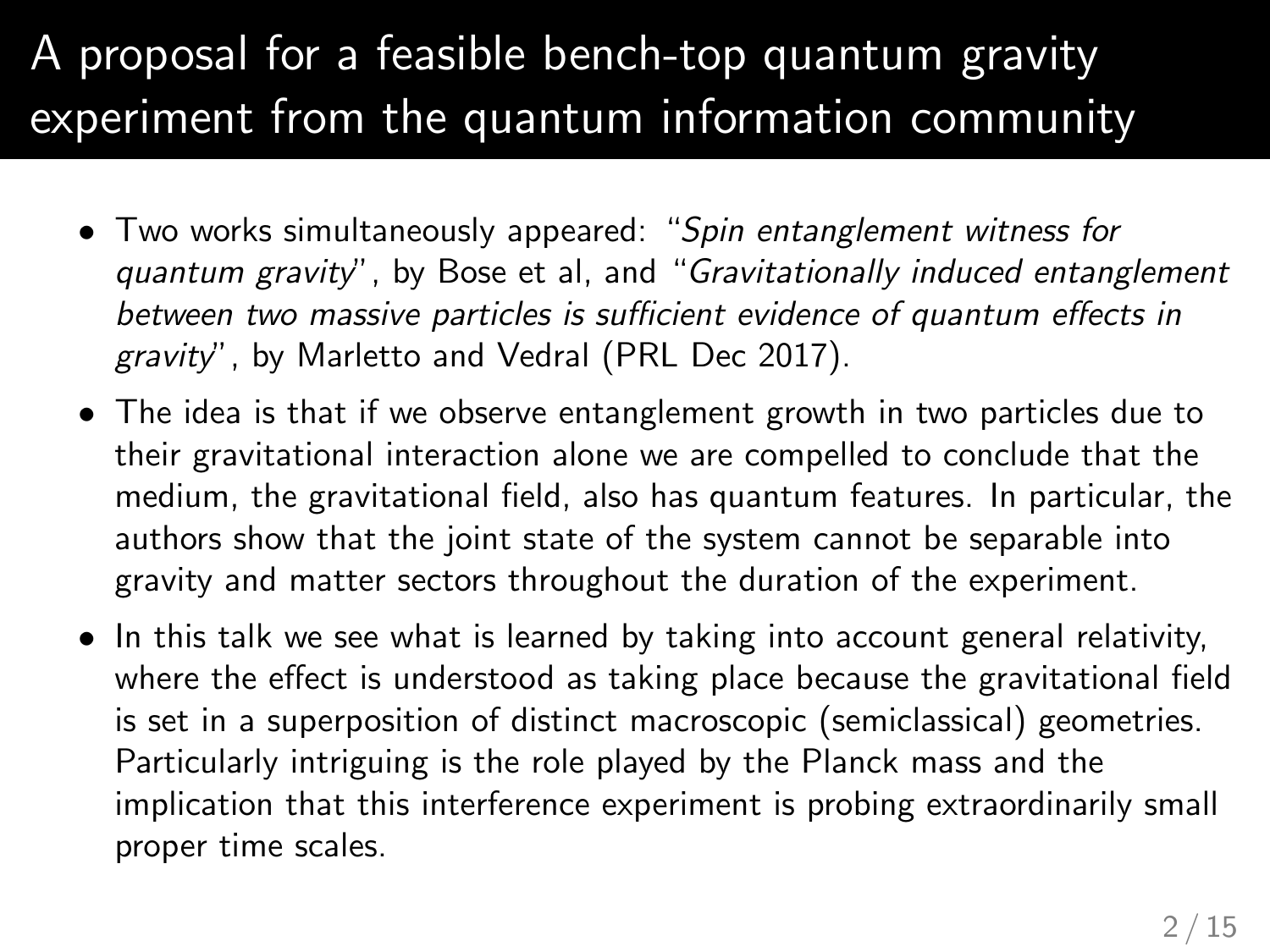### The experiment



 $m_A = m_B = m$ 

- Two masses with embedded spin each set in path superposition through a Stern-Gerlach type apparatus. Say each mass A and  $B$  prepared in  $\ket{\psi} \, = \, \frac{1}{\sqrt{2}}$  $\frac{1}{2}$  (|+) + |−)) initially.
- Work in static limit: relevant dynamics is evolution by  $e^{i\frac{Et}{\hbar}}$  of the quantum state when in path superposition (during  $t$ ).
- There are four quantum branches :  $++, --, -+, +-.$  The simplest case is when the gravitational interaction of the masses can be neglected in all but the  $-+$ branch where they are at closest approach.
- Then, the state  $|-+\rangle \equiv |-\rangle$ <sub>A</sub>  $\otimes |+\rangle$ <sub>B</sub> picks up a relative phase difference  $\delta\phi$  wrt to the other branches because of an interaction mediated by gravity alone.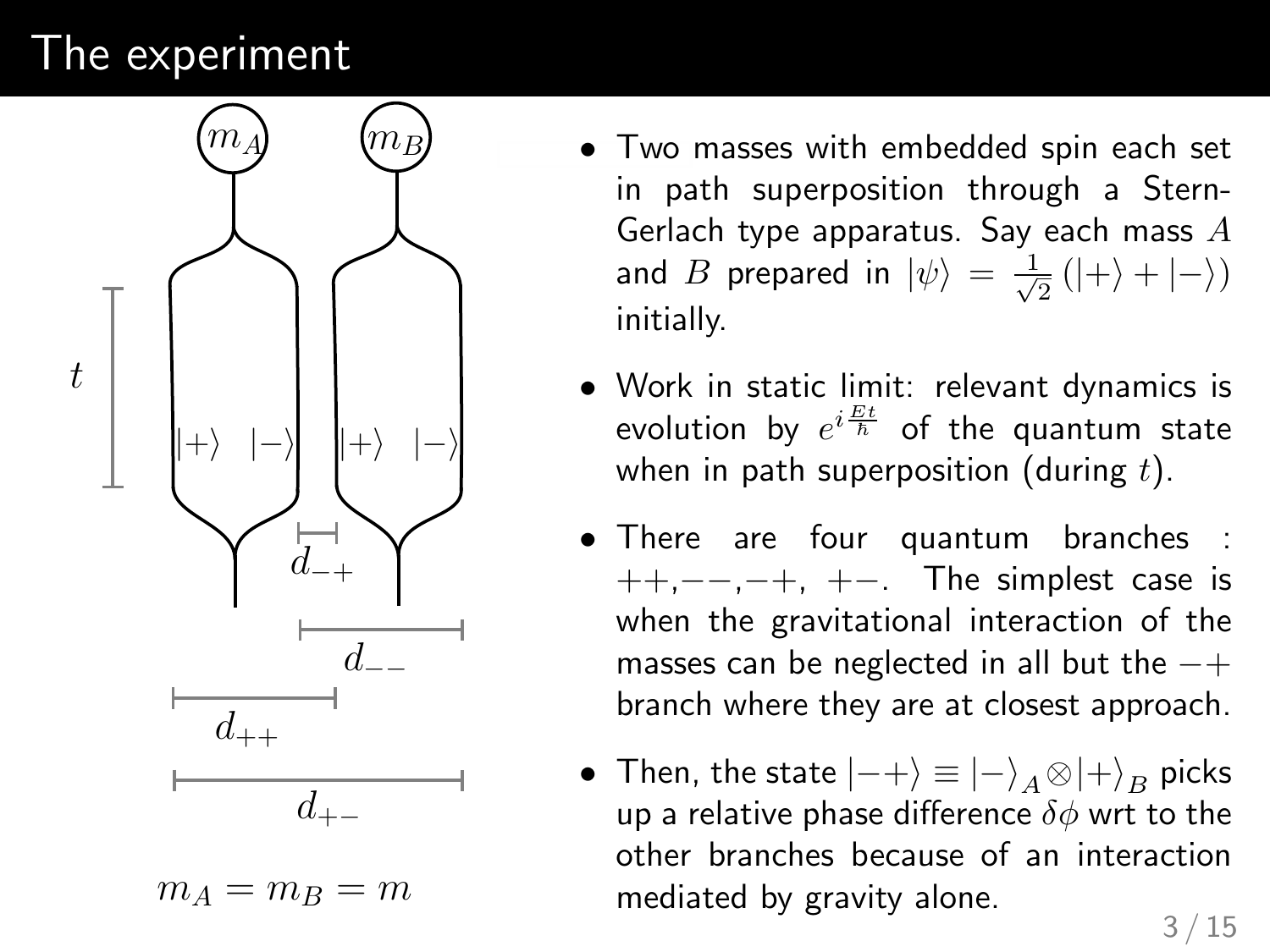

At input the two particles are not entangled. If  $\delta\phi \mod 2\pi \neq 0$  the output is an entangled state. The phase is a function of the experimental parameters  $\delta\phi(m, d, t)$ . The feasibility study by Bose et al proposes specific experimental parameters  $m, t, d$  for which  $\delta \phi(m, d, t) \sim 1$ .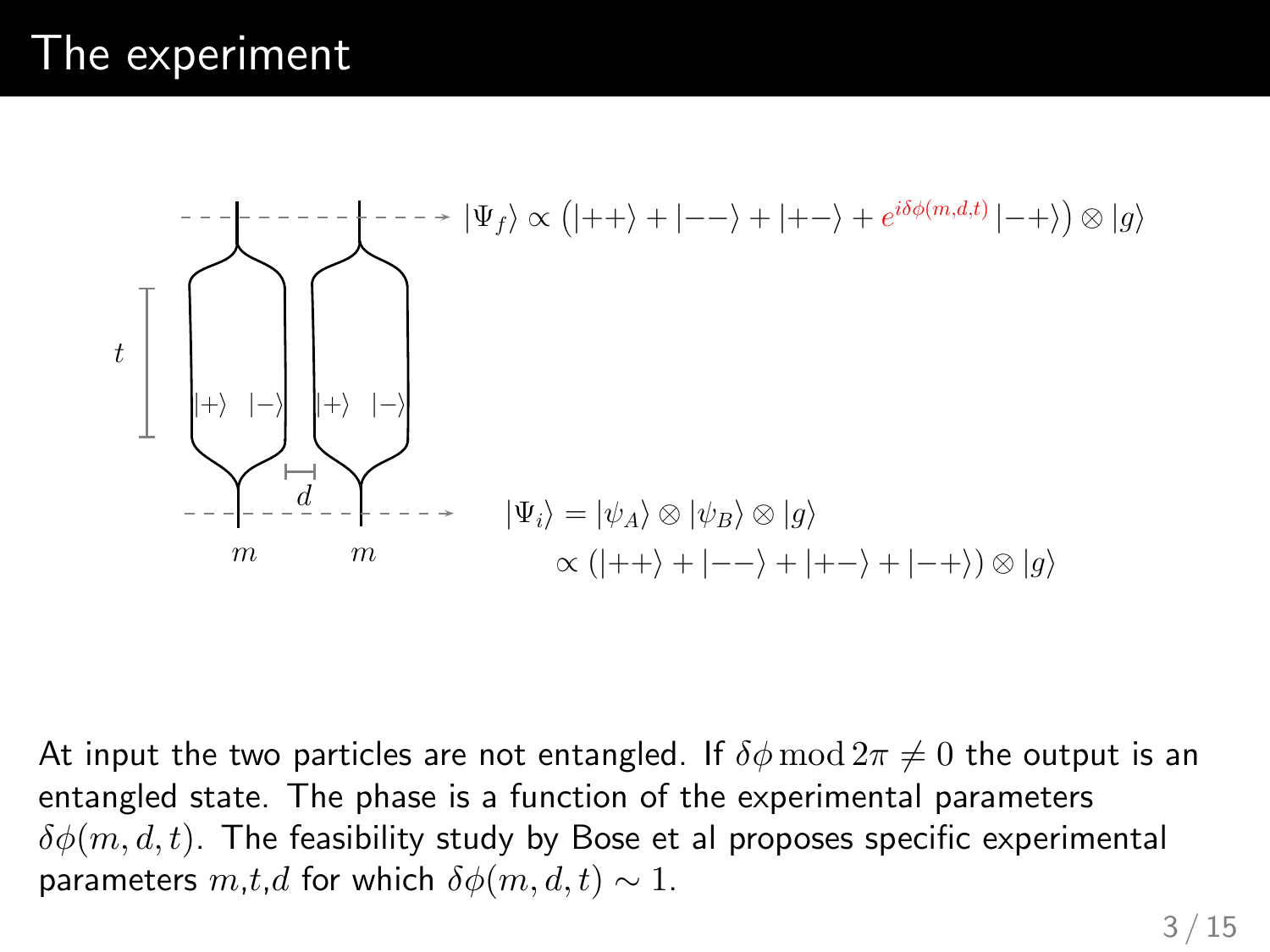#### Newtonian approximation



The gravitational energy of two masses  $m$  at distance  $d$  is

$$
E_g = \frac{Gm^2}{d}
$$

Evolution of the  $|-+\rangle$  branch when in path superposition picks up a phase difference

$$
e^{i\delta\phi} = e^{i\frac{E_g t}{\hbar}}
$$

This gives

$$
\delta \phi = \frac{Gm^2t}{d\,\hbar}
$$

The above relation can be derived using time dilation.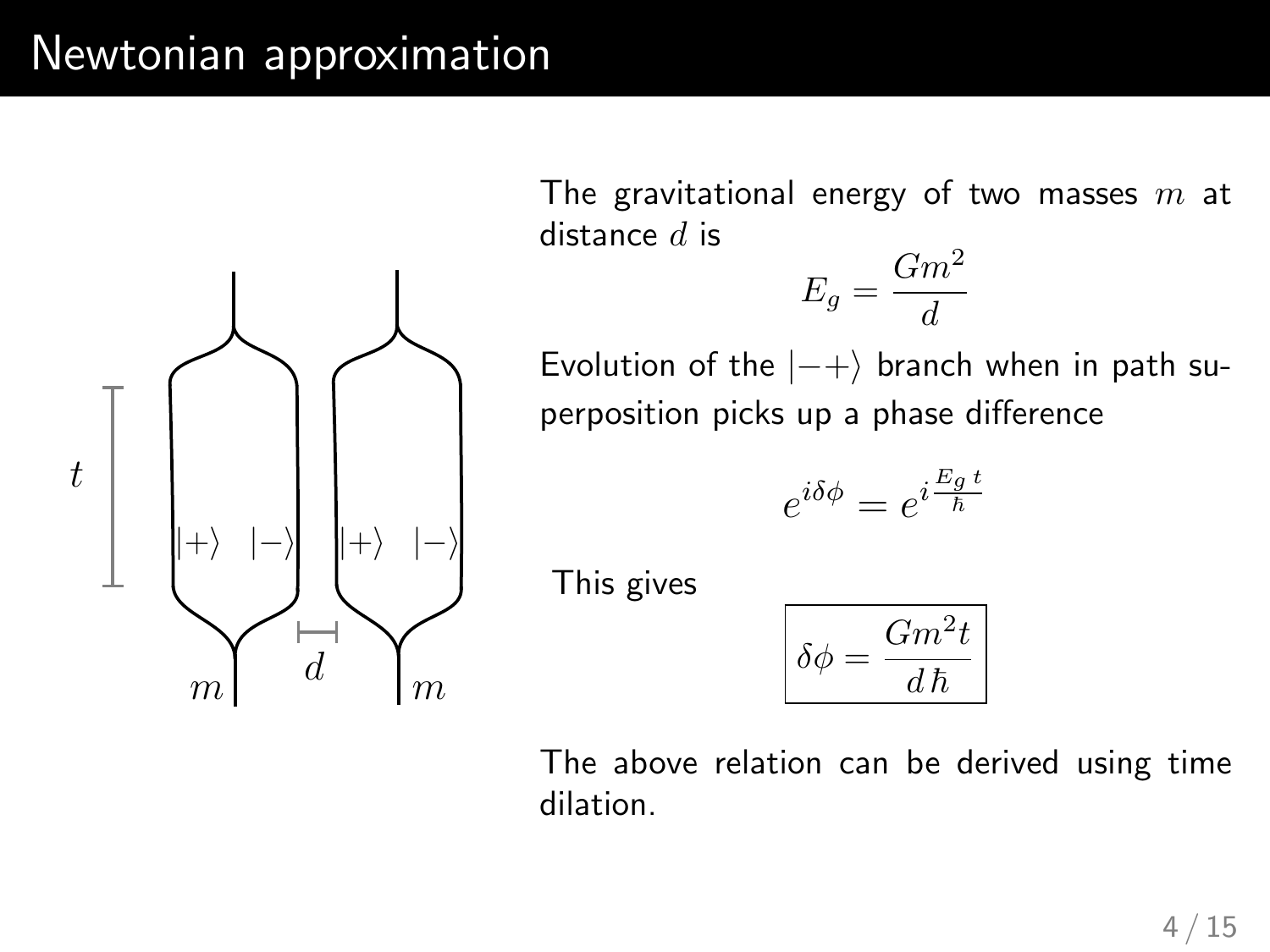### The effect as due to spacetime set in a superposition



Assume that the gravity state space contains semiclassical states and superposition of those. Assume validity of GR at these mass scales.

When the masses are in a superposition, the gravitational field is not in a semiclassical state, but its state is a sum of four semiclassical states. Each is peaked on a diffeomorphically inequivalent metric.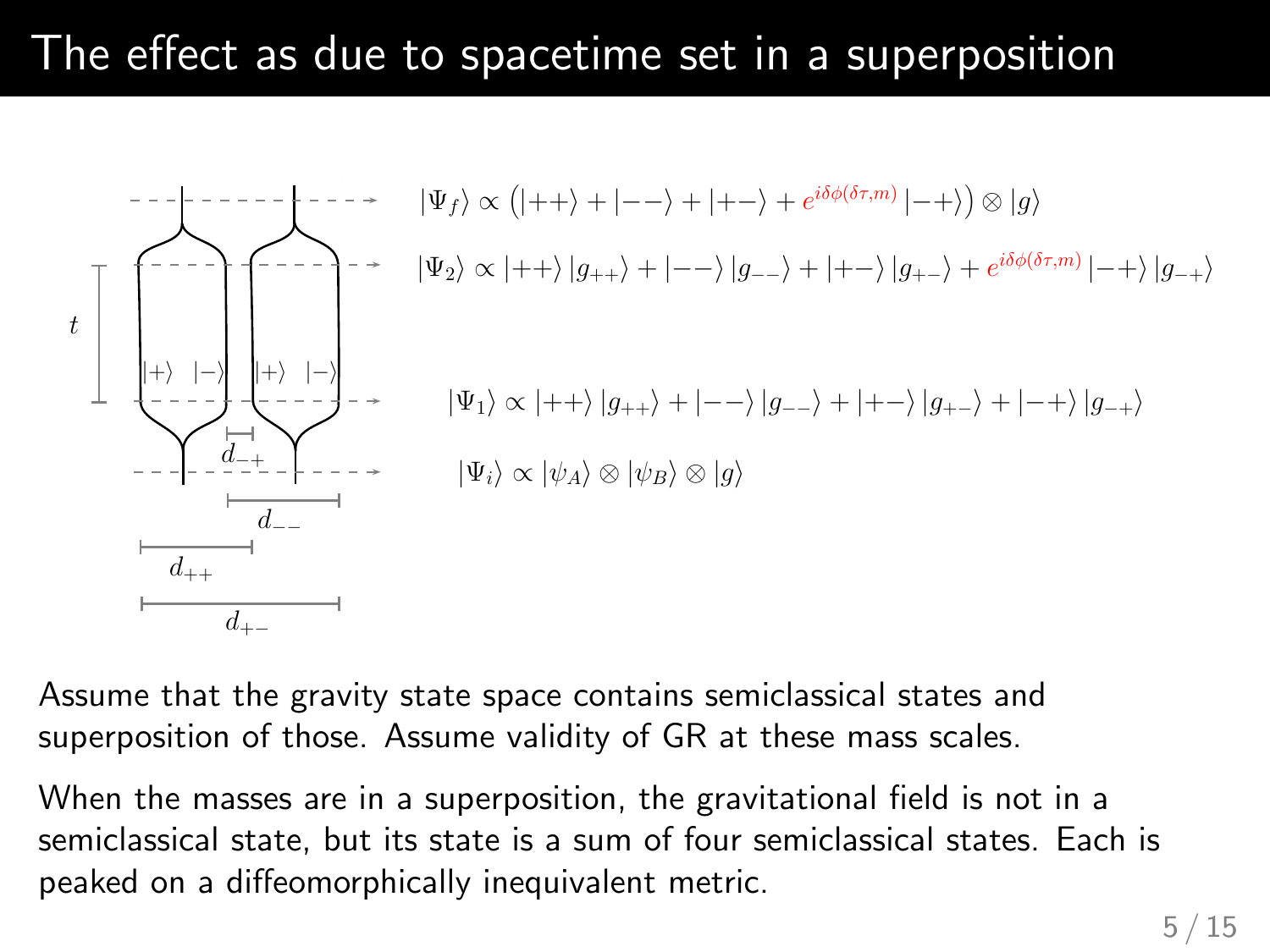# Entanglement growth as due to relative time dilation between quantum branches

The classical spacetime sourced by the two masses is approximately a static weak field configuration. That is, in some coordinate system the metric takes the form:

$$
ds2 = -(1 + 2\phi(\vec{x})) dt2 + d\vec{x}2
$$

$$
\phi = \phi_A + \phi_B
$$

$$
\phi_{A,B} = -Gm/r \quad r > R
$$

$$
\phi_{A,B} = -Gm/R \quad r < R
$$

where  $R$  is the mass radius. Inside each particle

$$
ds2 \approx -(1 - rS/R - rS/d) dt2 + d\vec{x}2
$$
  

$$
rS = 2Gm/c2
$$

$$
\tau = \int_0^t d\tau
$$
  
\n
$$
\approx \sqrt{1 - \frac{2Gm}{c^2 R} - \frac{2Gm}{c^2 d}} \int_0^t dt
$$
  
\n
$$
\approx \left(1 - \frac{r_S}{R} - \frac{r_S}{d}\right)t , r_S = \frac{Gm}{c^2}
$$
  
\n
$$
\delta \tau = \frac{r_S}{d}t = \frac{Gmt}{dc^2}
$$

Relative time dilation  $\delta\tau$  due to the gravitational interaction between the two masses. Since proportional to ratio  $r_S/d$ it corresponds to a tiny time interval, which however can be picked up by interference.  $6/15$ 

 $dc^2$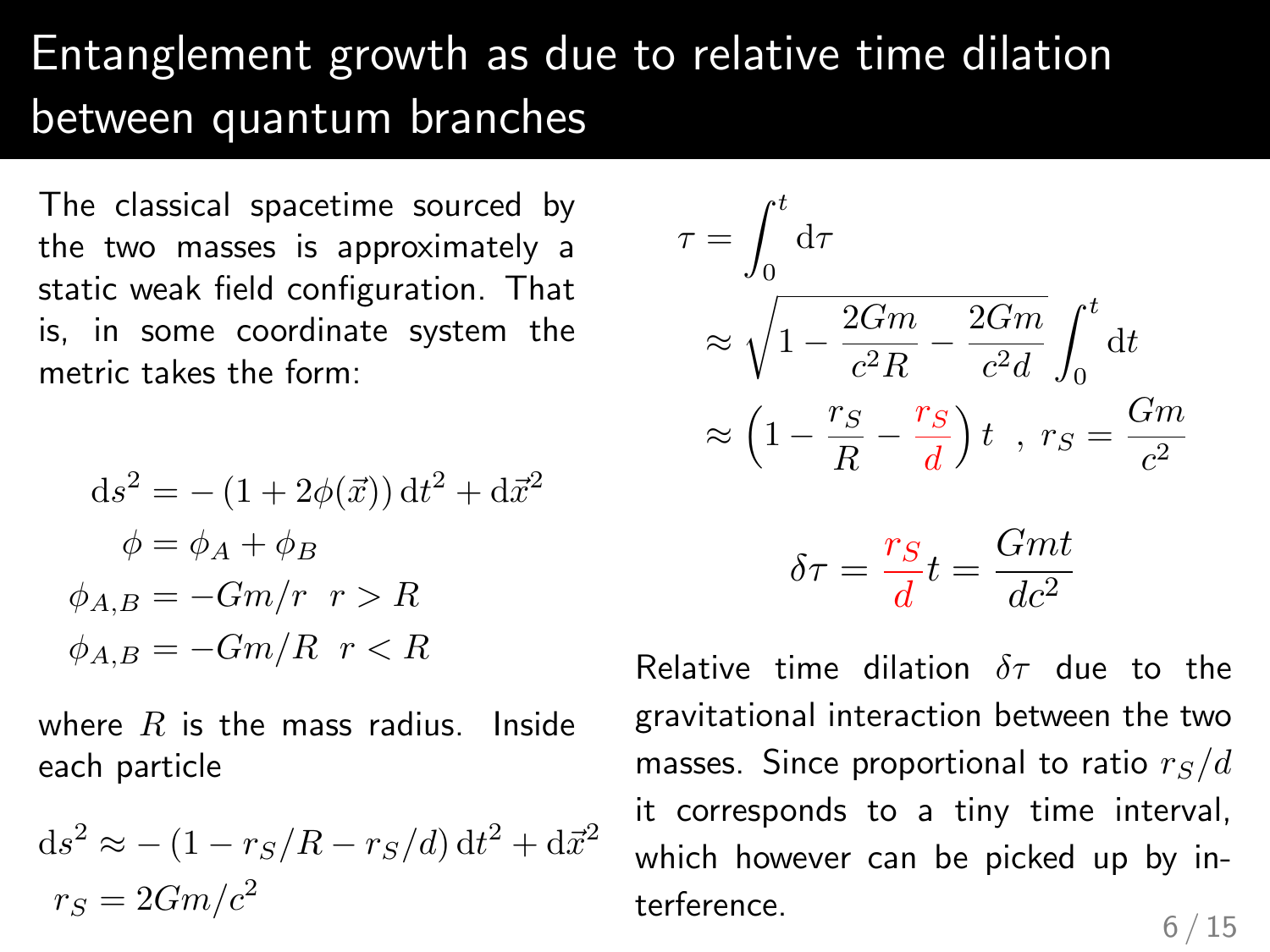# Gravity mediated entanglement growth as due to gravitational redshift.

In the previous slide we derived the relative time dilation in the quantum branch where the masses are at closest approach:

$$
\delta \tau = \frac{Gmt}{dc^2}
$$

The branch of closest approach develops a relative phase

$$
\delta\phi = \frac{E\delta\tau}{\hbar} = \frac{mc^2\delta\tau}{\hbar} = \frac{Gm^2t}{d\hbar}
$$

This is the same relation as in the Newtonian treatment. Notice that  $c^2$ cancels above as the effect is non-relativistic in the sense that it survives the  $c \to \infty$  limit.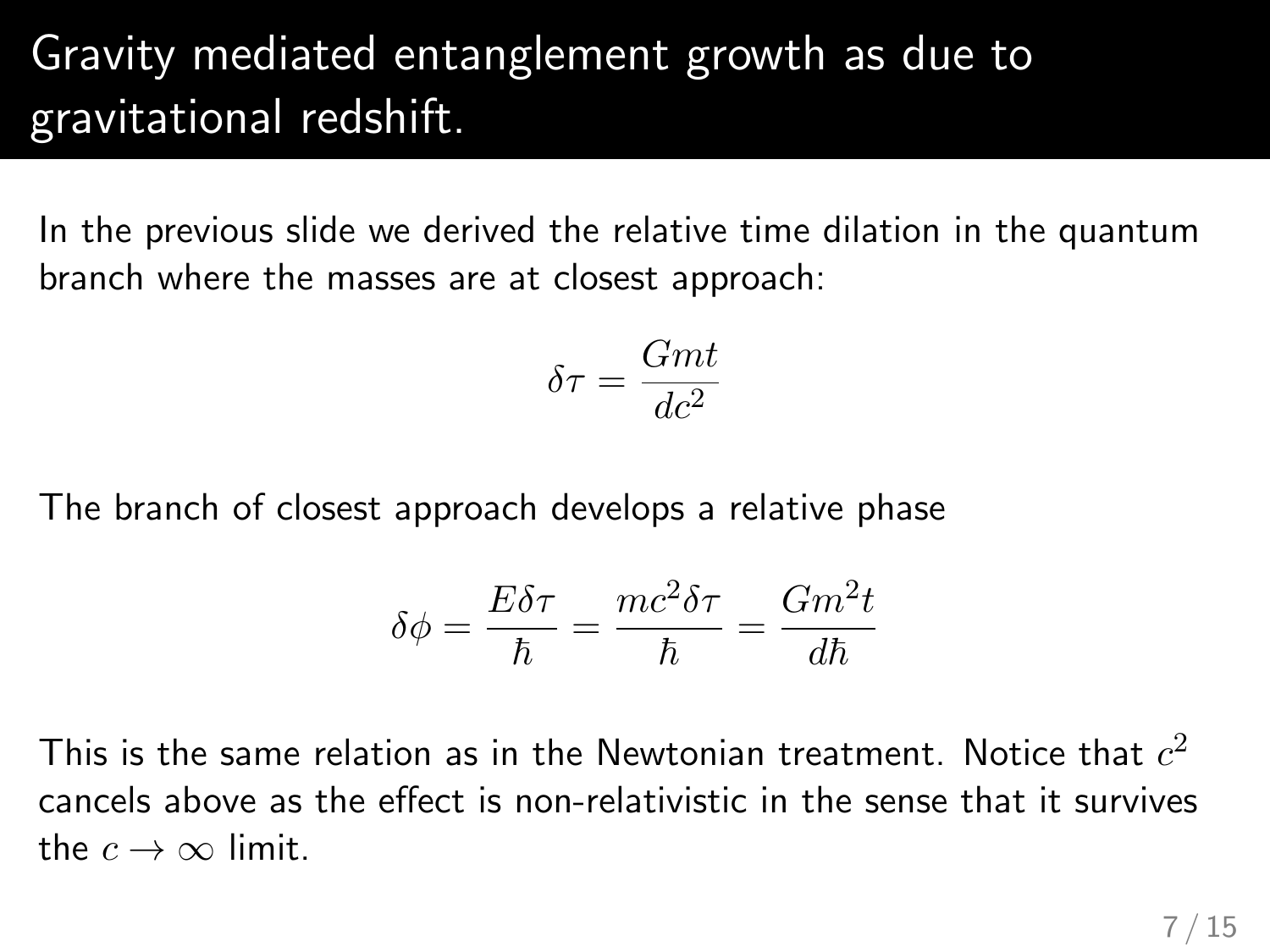We saw that  $\delta\phi$  in terms of the mass m and relative time dilation  $\delta\tau$  reads:

$$
\delta \phi = \frac{mc^2 \delta \tau}{\hbar}
$$

Rearrange constants:

$$
\boxed{\delta\phi = \frac{m}{m_P}\frac{\delta\tau}{t_P}}
$$

By directly manipulating quantum superpositions of Planck mass particles that interact gravitationally, perhaps we can indirectly probe time intervals at the Planck time scale by detecting interference. That is, fix  $m$  and measure  $\delta\phi$  to deduce  $\delta\tau$ .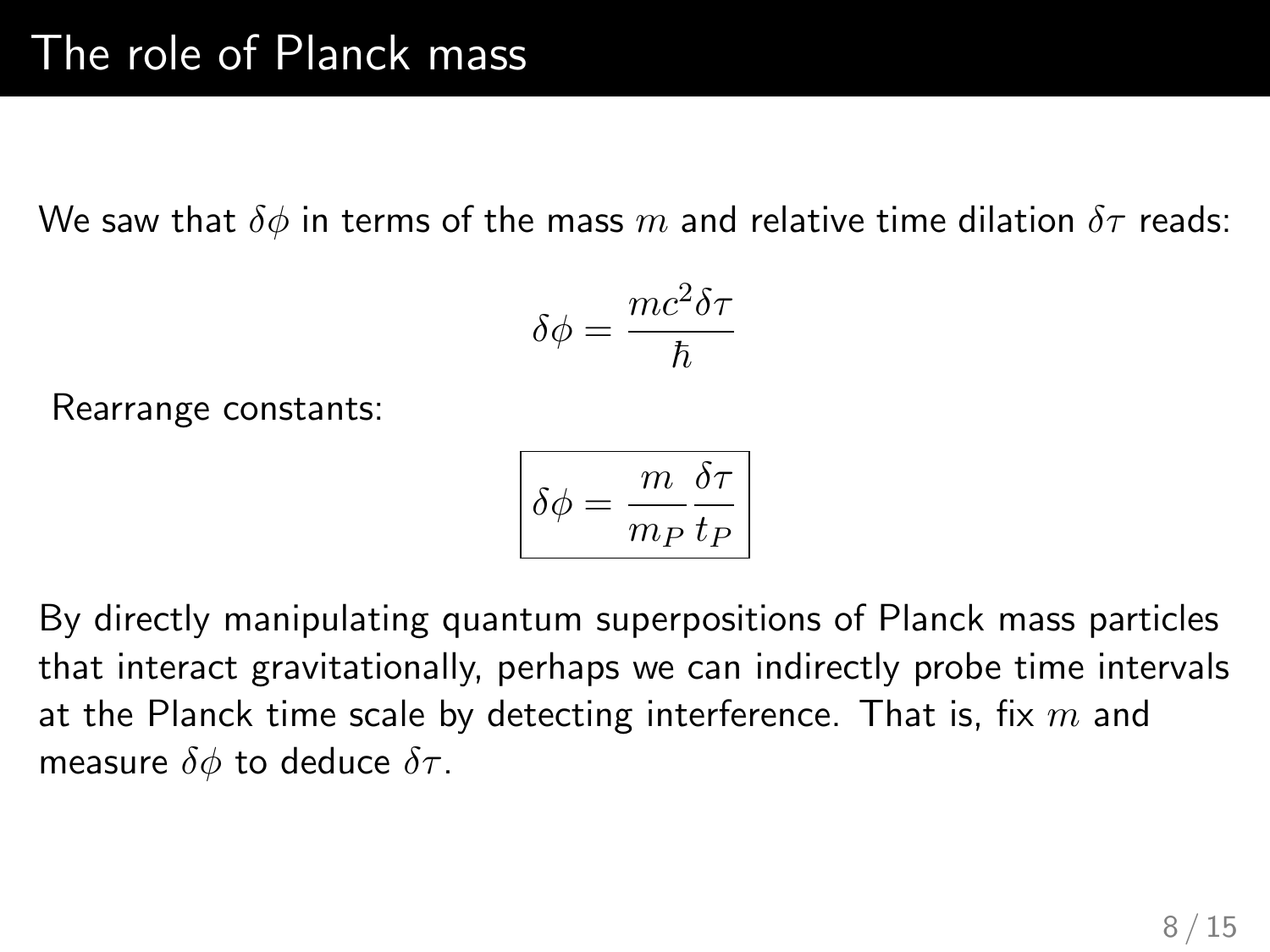Experimental parameters considered feasible with current technological capabilities:  $d \sim 10^{-4}m$ ,  $t \sim 1s$ ,  $m \sim 10^{-6}m_P$ 

$$
\delta \tau = \frac{Gmt}{dc^2} = 10^{-38}s = 10^6 t_P
$$

For comparison, precision direct measurments of time with atomic clocks are currently at  $\sim 10^{-19} s$ .

The formula in terms of Planck mass and Planck time makes clear that the relative time dilation probed is determined by the mass used alone:

$$
\delta\phi = \frac{m}{m_P} \frac{\delta\tau}{t_P} = \pi
$$

$$
\Rightarrow \delta\tau \sim 10^6 t_P
$$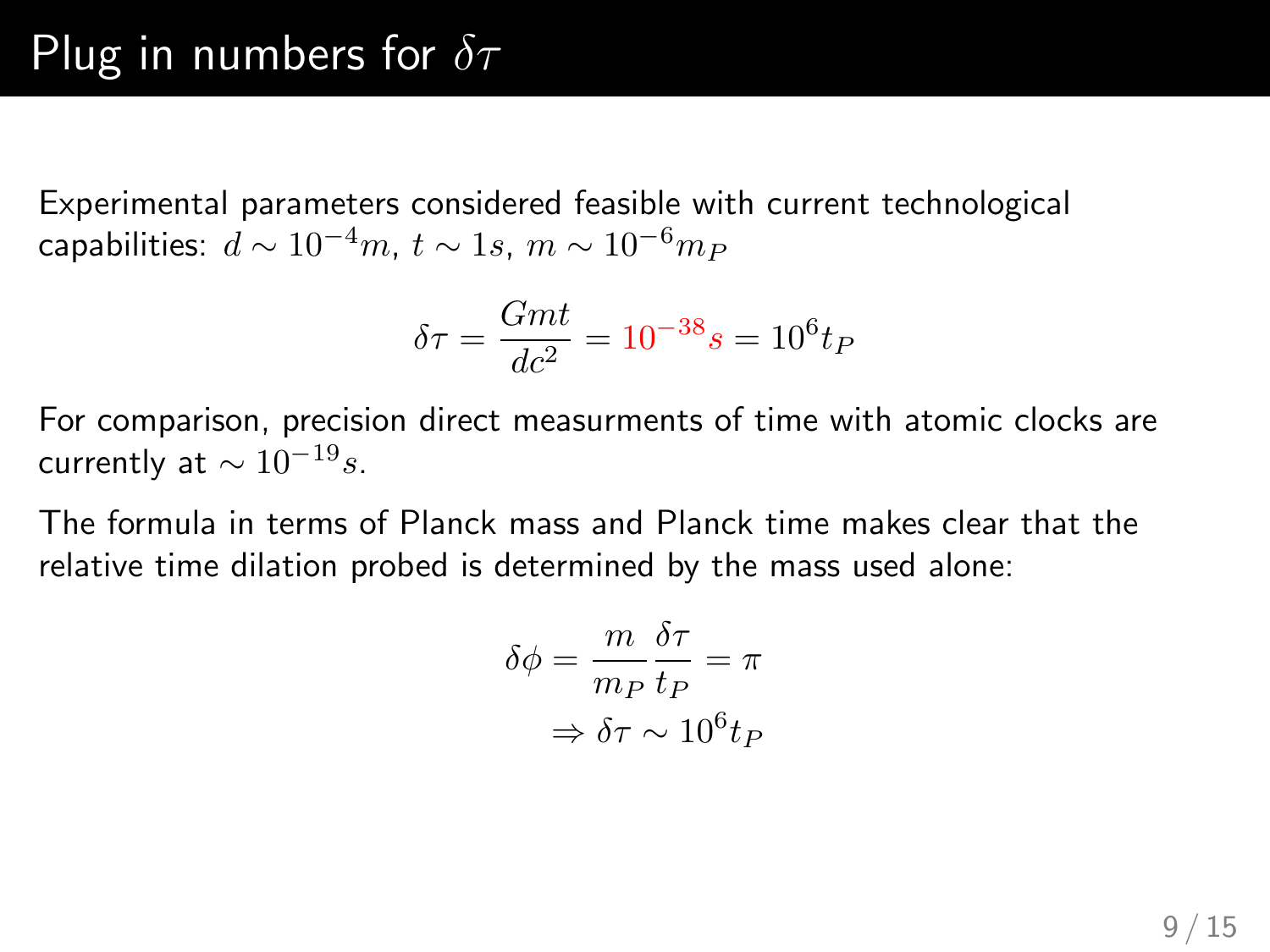### Entanglement entropy

First trace out all dof except spins in the final state

$$
|\psi\rangle=\frac{1}{4}\bigg(|++\rangle+|+-\rangle+|-+\rangle+e^{i\delta\phi}\,|--\rangle\,\bigg)
$$

Trace out spin dof of mass B

$$
\rho_A = \text{Tr}_B \left| \psi \right\rangle \left\langle \psi \right|
$$

Density matrix

$$
\rho_A=\frac{1}{2}\bigg(\left|+\right\rangle\left\langle+\right|+\left|-\right\rangle\left\langle-\right|\bigg)+\frac{e^{i\delta\phi}+1}{4}\left|+\right\rangle\left\langle-\right|+\frac{e^{-i\delta\phi}+1}{4}\left|-\right\rangle\left\langle+\right|
$$

Diagonalize and calculate entanglement entropy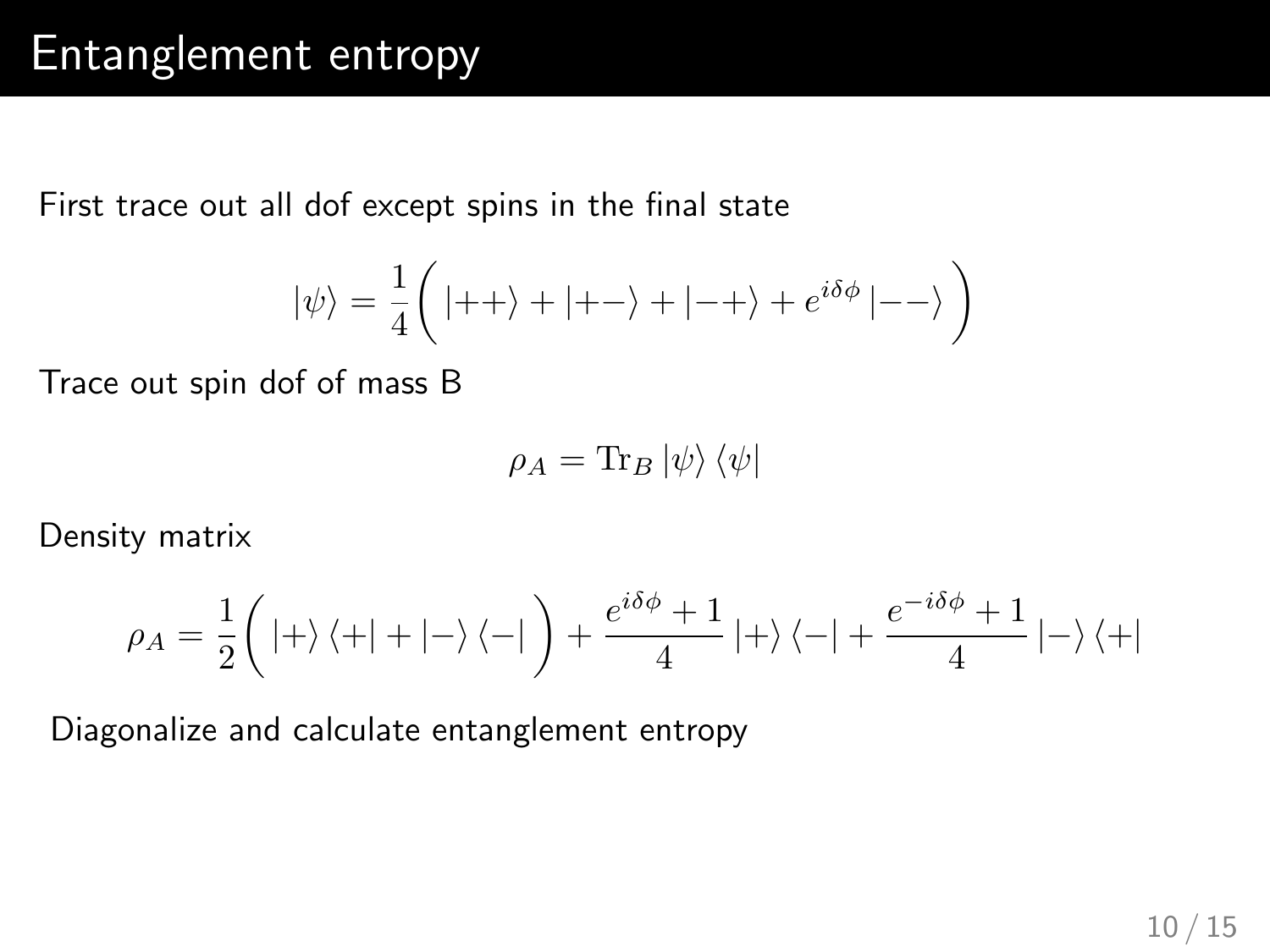#### Entanglement entropy



$$
\rho_1 = +\frac{\sqrt{1+\cos\delta\phi}}{2\sqrt{2}} + \frac{1}{2}
$$

$$
\rho_2 = -\frac{\sqrt{1+\cos\delta\phi}}{2\sqrt{2}} + \frac{1}{2}
$$

The entanglement entropy for  $\delta \phi \in \{0, 2\pi\}$ . The maximum is for  $\delta \phi = \pm \pi$  where  $I = \log 2$ .

When  $\delta \phi = 0$ ,  $\rho_1 = 1$  and  $\rho_2 = 0$ , thus  $I(\rho_A) = 0$ , i.e. there is no interference in the output. When  $\delta \phi = \pi$ ,  $\rho_1 = 1/2$  and  $\rho_2 = 1/2$  the state is maximally entangled.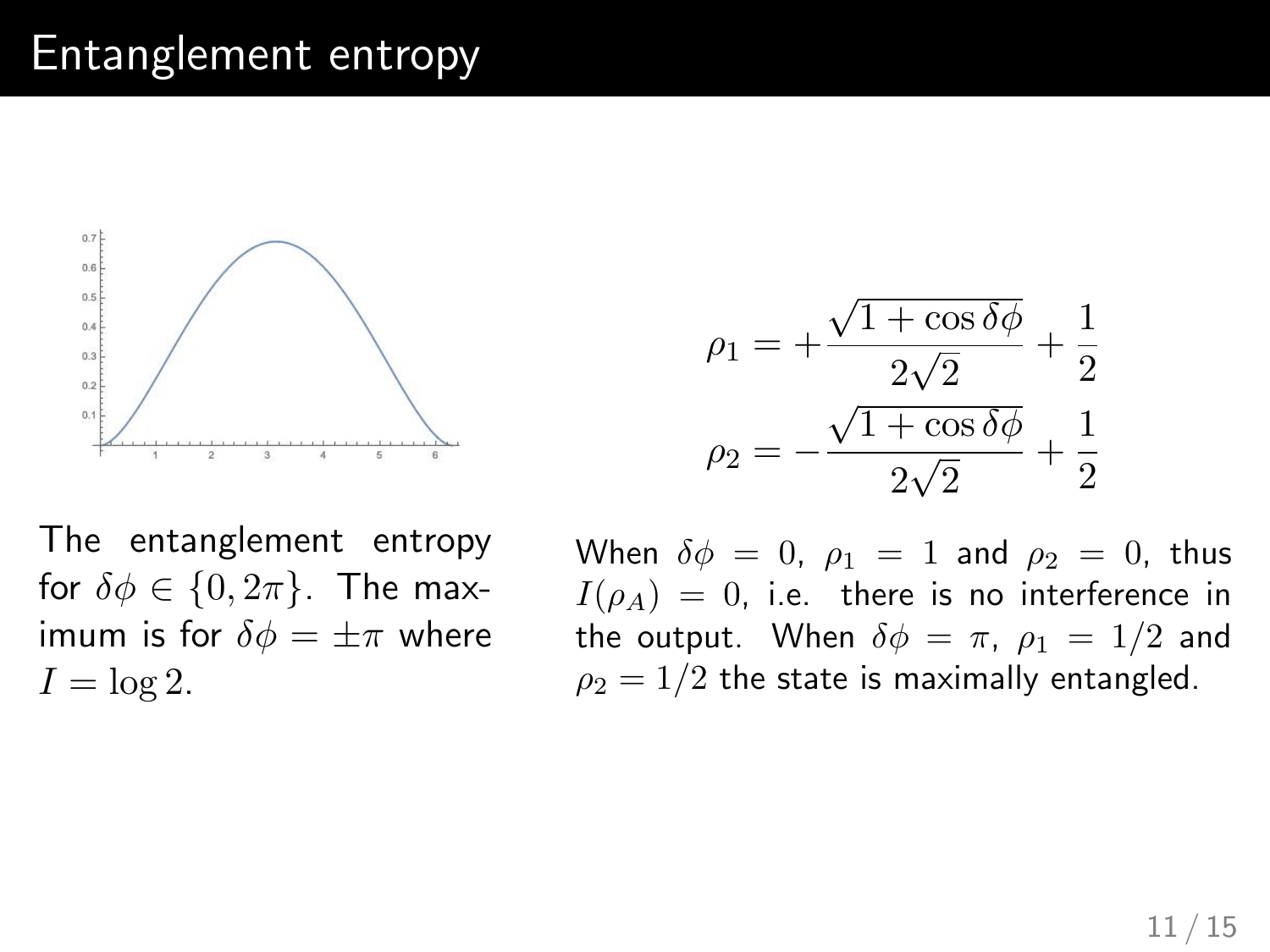$$
\boxed{\delta\phi = \frac{m}{m_P}\frac{\delta\tau}{t_P}}
$$

If 
$$
\delta \phi \sim \pi
$$
 and  $m = m_P$   
 $\delta \tau \sim t_P$ 

Does proper time take continuous values in this regime? What happens to entanglement entropy if we assume that  $\delta\tau$  takes discrete values?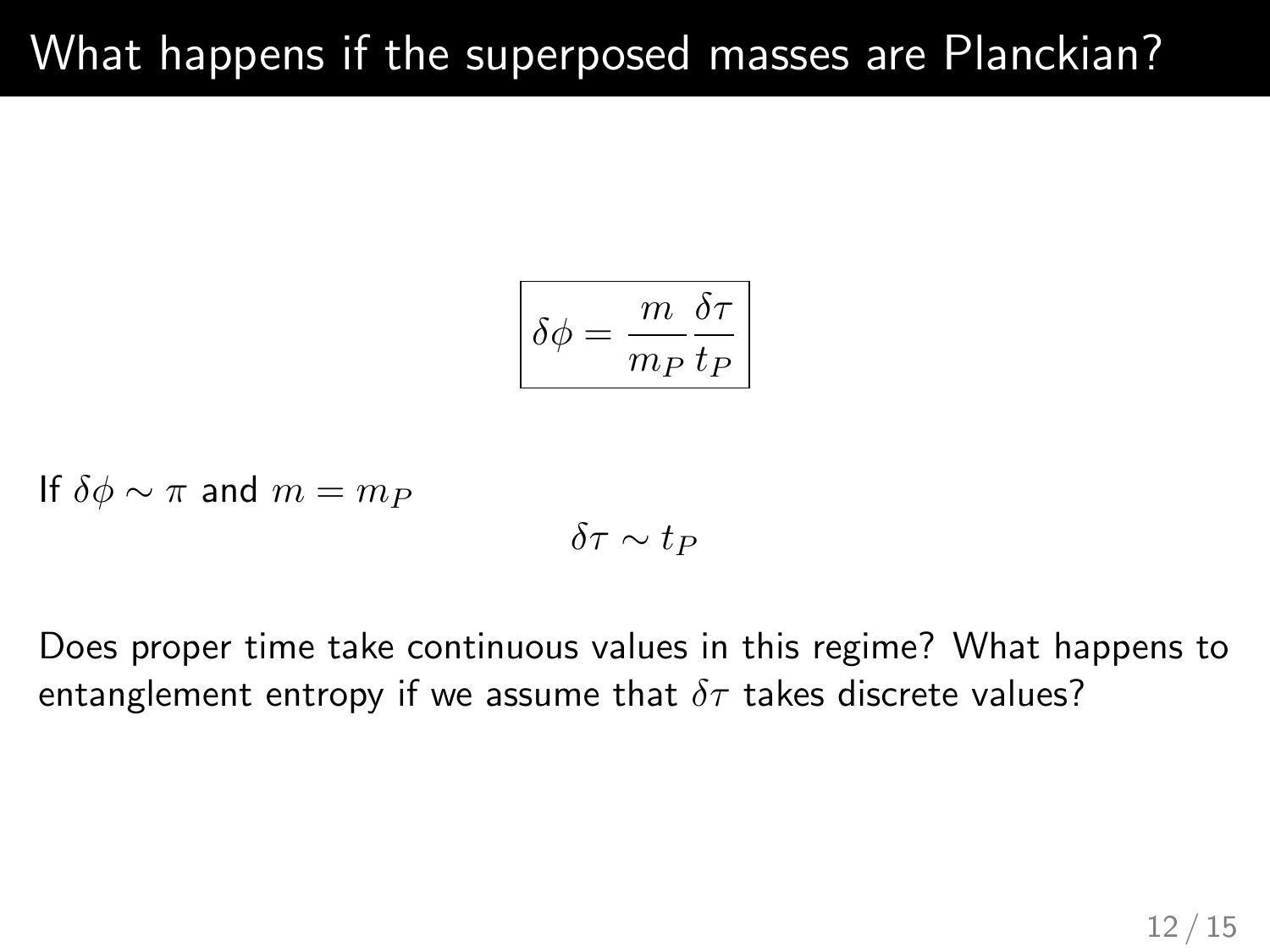# Quantum levels in entanglement entropy?



The entanglement entropy for  $\delta \phi \in \{0, 2\pi\}$  for the simple ansatz that  $\frac{\delta \tau}{t_P} \in \mathbb{N}^+$  and mass  $m = 0.2m_P$ .

Consider a simple ansatz, that  $\delta\tau$  takes values as multiples of Planck time.

Quantum levels could appear in the entanglement entropy since  $I(\rho_A) = I(\delta \tau)$ .

The further we move to sub-Planckian masses, the number of quantum levels increases, becoming a continuous curve for  $m \ll m_P$ .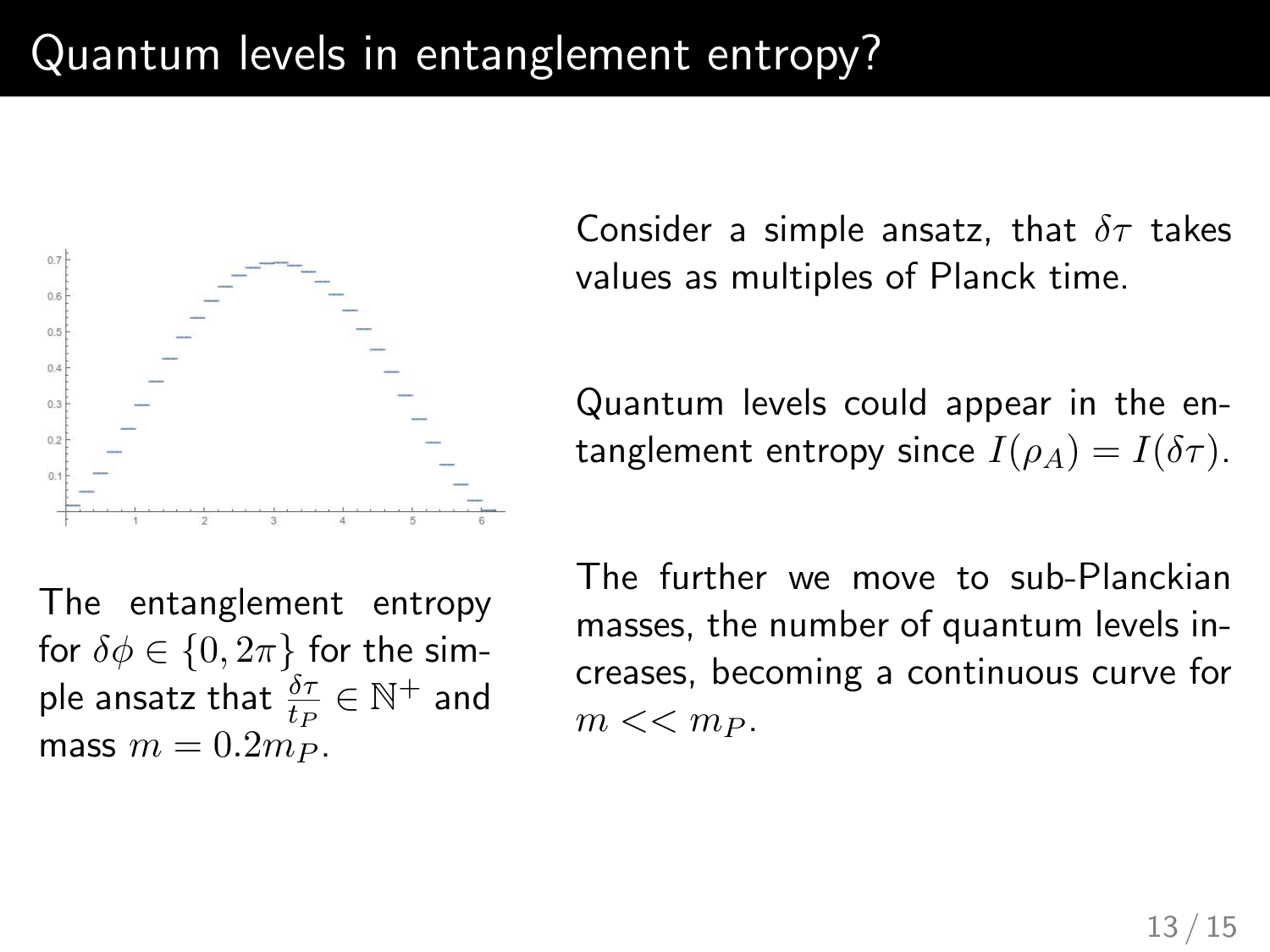- General relativistic treatment of gravity mediated entanglement growth reveals that quantum superposition of geometries could be achieved in the lab and have observable effects.
- There are intriguing hints that the interference experiments with superposed masses approaching the Planck mass and interacting gravitationally could explore the structure of time at the Planck scale. The proper time intervals involved in the claimed technologically feasible setup lie at about a million Planck times.
- Perhaps the significant experimental developments aiming to explore quantum phenomena in macroscopic objects and the 'border' between quantum and classical world will provide a complementary avenue for QG phenomenology. The key seems to be to involve gravitational interaction between masses close to the Planck mass scale.